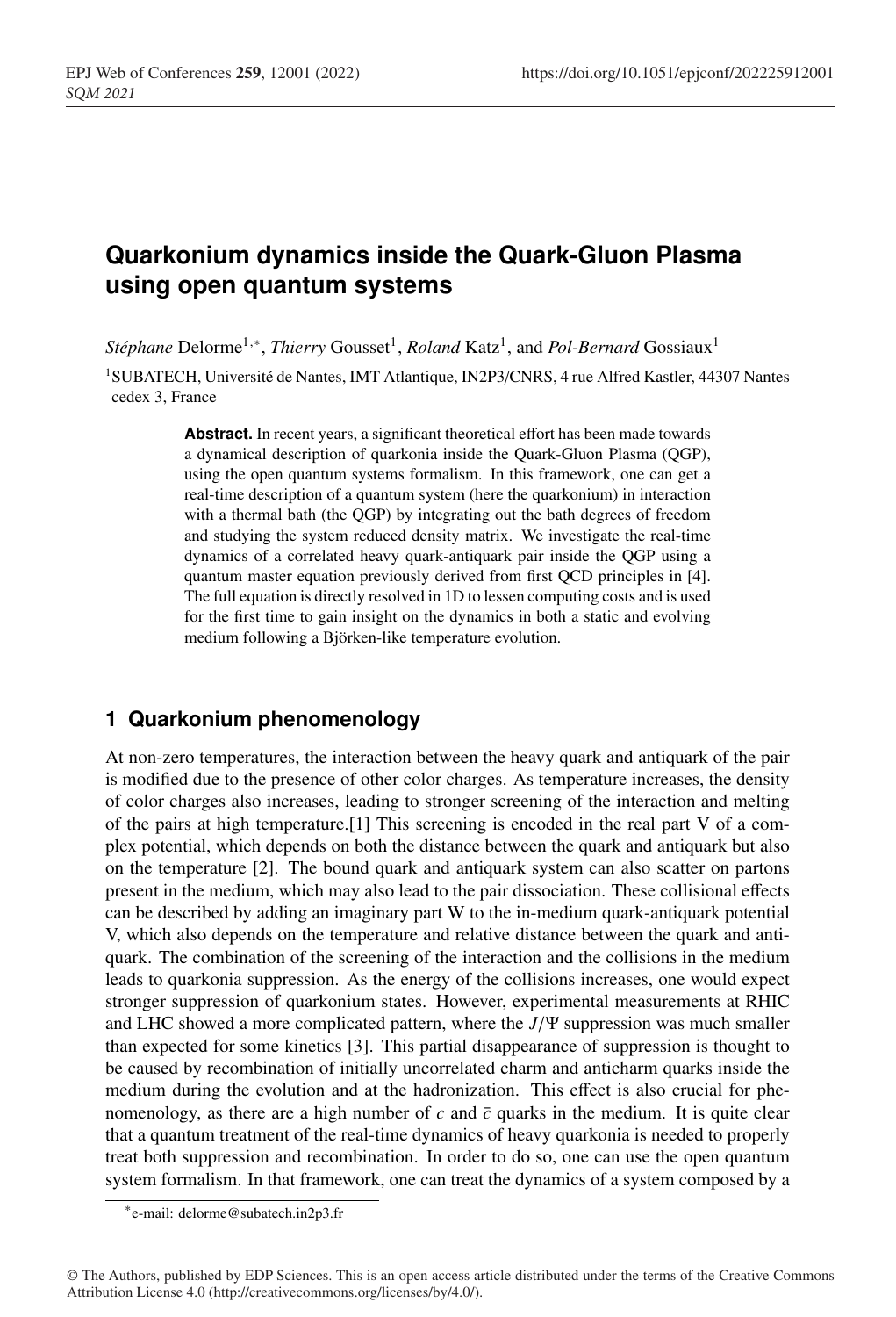quantum subsystem (a quarkonium) in interaction with its environment (the QGP). Only the quarkonium dynamics is of interest, so the environment degrees of freedom are traced out to obtain a quantum master equation describing the real-time quarkonium dynamics.

### **2 Quantum master equation**

The present analysis is based on the work of Blaizot  $\&$  Escobedo [4]. Assuming a weak coupling between the heavy quarks and the plasma constituents and focusing on the quantum brownian motion regime (valid at high temperatures  $T \gg 200 \text{ MeV}$ ), they derived coupled quantum master equations, taking into account color degrees of freedom:

$$
\frac{d}{dt} \begin{pmatrix} \mathcal{D}_s \\ \mathcal{D}_o \end{pmatrix} = \mathcal{L} \begin{pmatrix} \mathcal{D}_s(\mathbf{s}, \mathbf{s}', t) \\ \mathcal{D}_o(\mathbf{s}, \mathbf{s}', t) \end{pmatrix},\tag{1}
$$

where  $\mathcal{D}_s$  and  $\mathcal{D}_o$  are respectively the singlet and octet density matrices. **s** and **s'** are respectively the distance between the quark and the antiquark and the conjugated variable. The  $\mathcal L$ operator can be decomposed in the following way:

$$
\mathcal{L} = \begin{pmatrix} \mathcal{L}_{ss} & \mathcal{L}_{so} \\ \mathcal{L}_{os} & \mathcal{L}_{oo} \end{pmatrix},\tag{2}
$$

with the various  $\mathcal{L}_{ss}$ ,  $\mathcal{L}_{so}$ ,  $\mathcal{L}_{os}$  and  $\mathcal{L}_{oo}$  operators describing transitions between color states. We can also write L (and the other operators) as  $\mathcal{L} = \mathcal{L}_0 + \mathcal{L}_1 + \mathcal{L}_2 + \mathcal{L}_3$ . L<sub>0</sub> describes the free motion of the pair,  $\mathcal{L}_1$  describes static screening (involving the real part of the potential V),  $\mathcal{L}_2$ describes the fluctuations in the medium (involving the imaginary part of the potential W) and  $\mathcal{L}_3$  describes dissipative effects in the medium (involving derivatives of W). In their approach, Blaizot  $&$  Escobedo implemented a semi-classical approximation of their equations, resulting in Langevin equations. However, their equations break positivity at the  $\mathcal{L}_3$  level, which is a core property of well-defined quantum master equations. We extended their equations<sup>1</sup>, modifying the  $\mathcal{L}_3$  operator and adding a higher-order operator  $\mathcal{L}_4$ . With the new equations, positivity is preserved and the master equation is well-defined. The equations were then resolved in one dimension to reduce the computing cost while still being able to explore the dynamics.

# **3 One-dimensionnal real-time dynamics of a heavy quarkonium in the Quark-Gluon Plasma**

#### **3.1 Fixed temperature case**

We consider a quark-gluon plasma with fixed temperature and take as the initial state the 1Slike eigenstate obtained from the vacuum potential V. Figure 1 shows the instantaneous projections of the singlet density matrix  $\mathcal{D}_s$  on the first three eigenstates obtained from the vacuum potential V for  $T = 200,300$  and 400 MeV. The evolution starts with a transient phase where transitions from the initial 1S-like state occur, before the equilibration of the populations. At later times, all three eigenstates decay with the same rate (except for  $T = 200 \text{ MeV}$ ) but the populations do not follow a Maxwell-Boltzmann distribution at the considered temperatures. The whole evolution is characterized by the interplay between binding, diffusion and transition between states. Note that from  $T = 280$  MeV, only the 1S-like state is bound with the potential used.

<sup>1</sup>Following a procedure described in Appendix B of [4].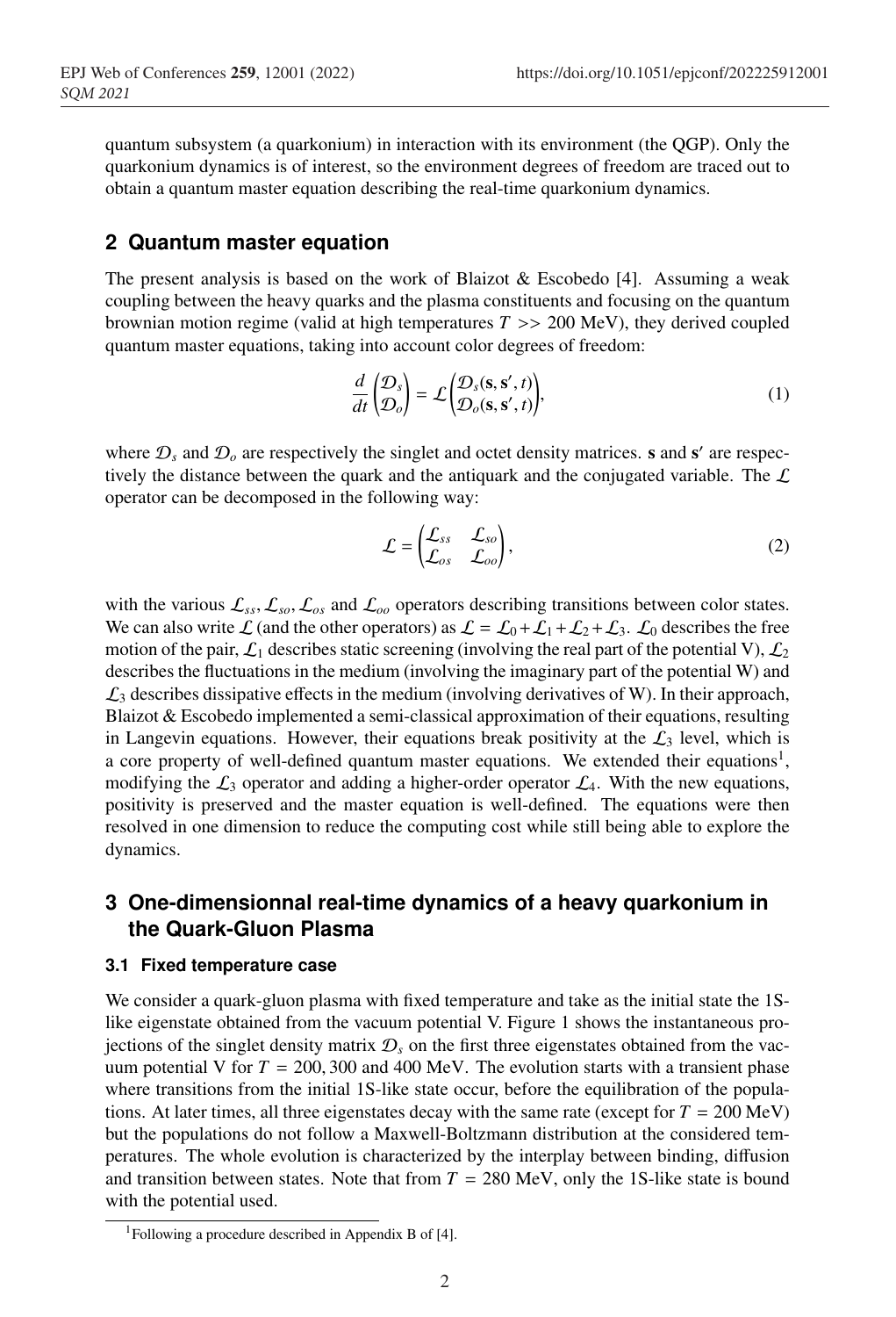

Figure 1. *Left panel:* Evolution over time of the vacuum eigenstates populations for a temperature *T* = 200, 300 and 400 MeV. *Right panel:* Zoom on the late-time evolution.

The analysis of the singlet density matrix  $\mathcal{D}_s$  shows (see figure 2) the progressive delocalization of the initial state along the  $s = s'$  axis. Two components are observed: 1) a remnant of the initial state is present around  $s = s' = 0$  fm and 2) a semi-classical-like component on the rest of the  $s = s'$  axis. The width of the distribution along the  $s = -s'$  for this component is quite small, indicating that strong decoherence effects occured during the evolution of the system.



**Figure 2.** Evolution of the singlet density matrix  $\mathcal{D}_s$  over time for a temperature  $T = 300$  MeV.

#### **3.2 Cooling medium case**

To perform this study, we adopt a medium-temperature evolution following Björken's model [5],  $T(t) = T_0 \left(\frac{t_0}{t_0+t}\right)^{1/3}$ , where  $T_0$  is the medium initial temperature and  $t_0$  the initial time taken